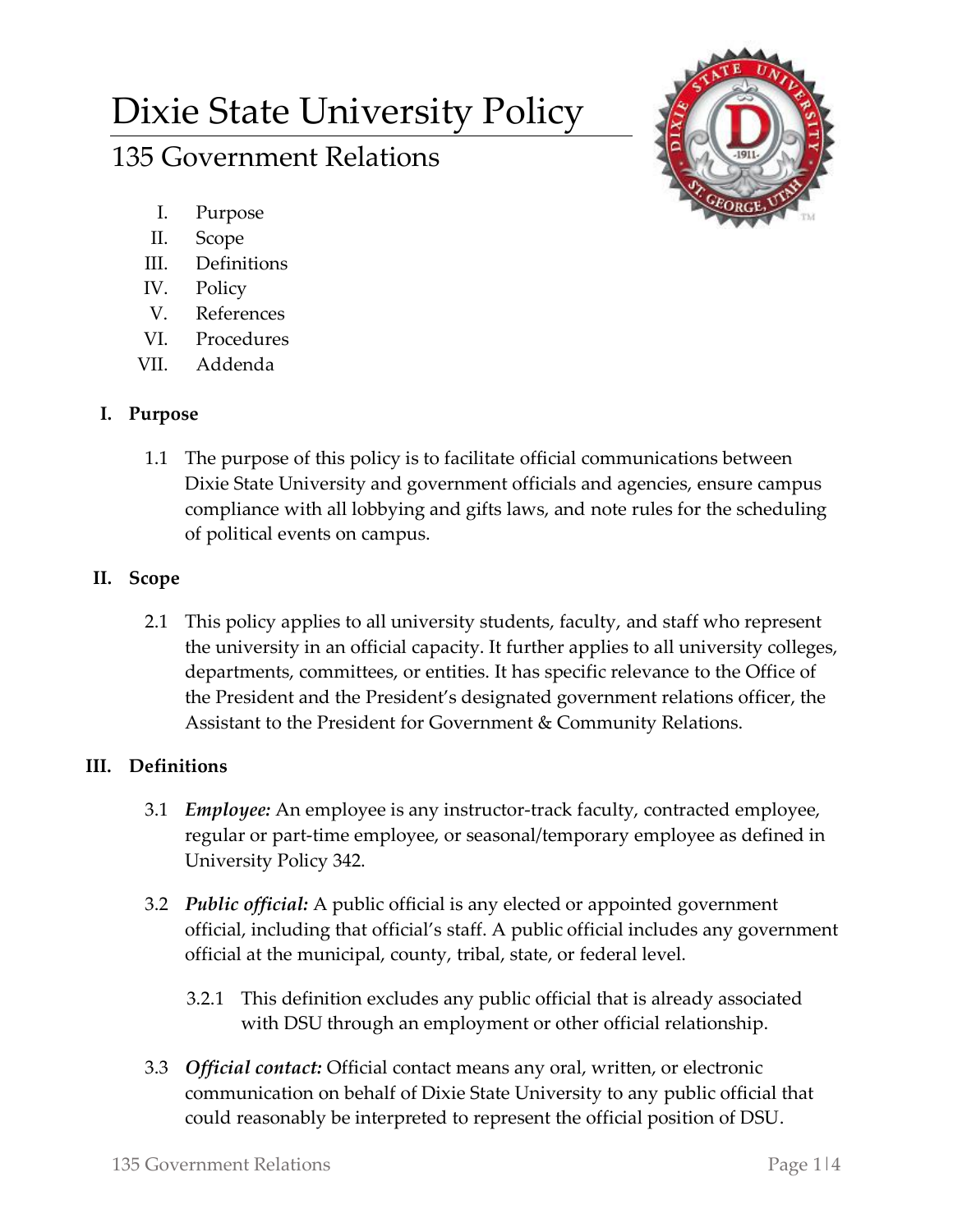### **IV. Policy**

- 4.1 This policy in no way curtails Dixie State University employees' ability to exercise their constitutionally protected right to free speech. Rather, it ensures appropriate communications between employees operating in their official capacity and public officials.
- 4.2 Role of the President's Office and the Office of Government & Community Relations
	- 4.2.1 At Dixie State University, government relations is a function of the Office of the President. Unless otherwise specified by the President, only the President or the Assistant to the President for Government & Community Relations may speak on behalf of the University to public officials. The University's government relations agenda is determined by the President in consultation with the board of trustees, cabinet members, and the President's staff. Should employees have questions or concerns related to Dixie State University's interactions with the government, they should contact the Assistant to the President for Government & Community Relations in order to bring attention to new issues or to raise the administration's awareness of current or pending government policies.
- 4.3 Official contact with public officials
	- 4.3.1 While all employees and students are free to communicate individually with elected representatives about their personal views, any official contact with public officials must be approved by the Office of the President.
- 4.4 Responding to public officials
	- 4.4.1 If public officials request information or opinions about particular public policy issues, employees must carefully differentiate between their personal views and the views of Dixie State University. Before responding on behalf of the University, employees must consult and receive approval from the Office of the President.
- 4.5 Gifts to public officials
	- 4.5.1 The University will comply with all state and federal laws and rules governing gift-giving to public officials.
	- 4.5.2 The University will comply with the expenditure requirements outlined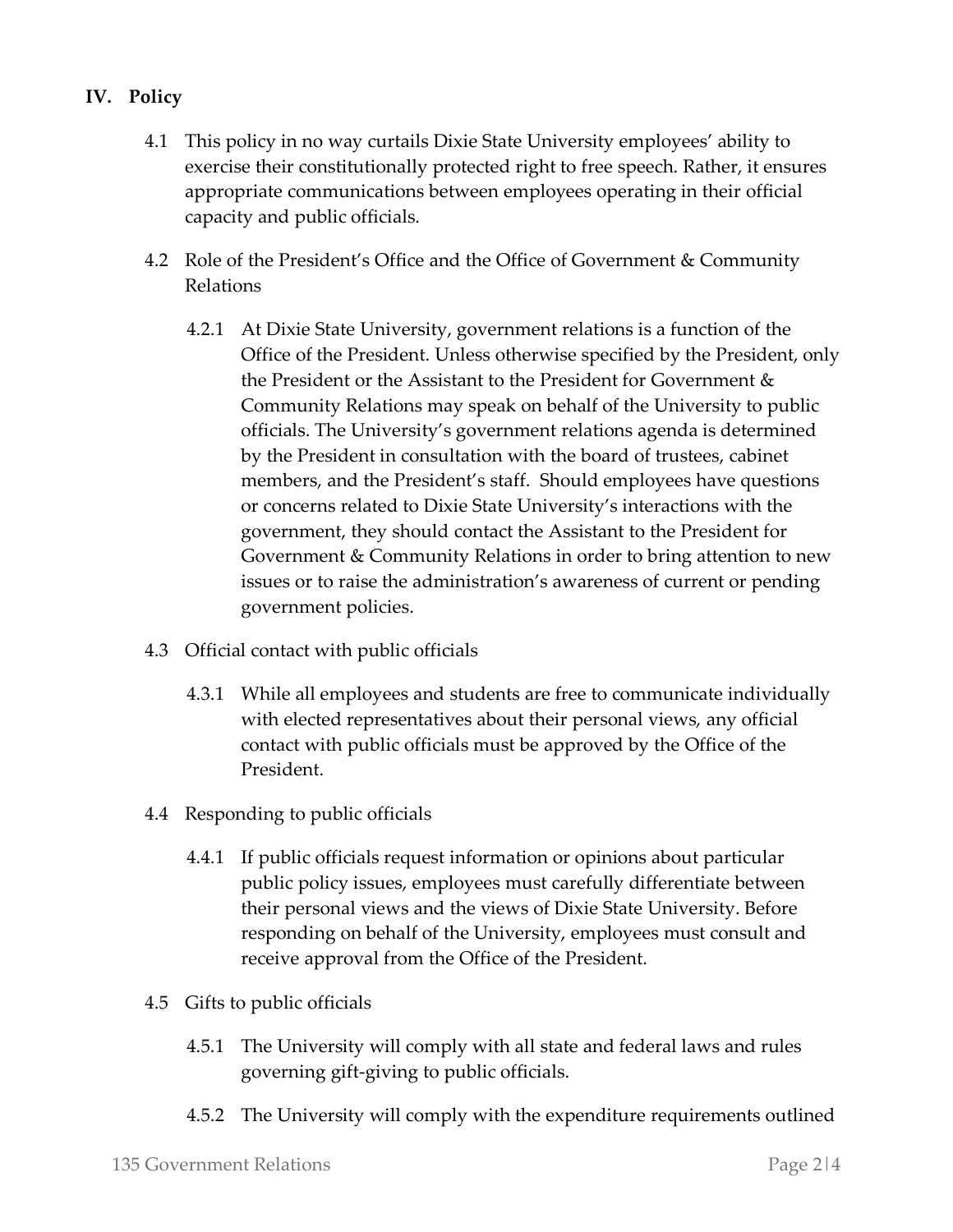in Regent Policy R250, Legislative Communications.

- 4.6 Grassroots lobbying and advocacy
	- 4.6.1 Association lobbying and advocacy
		- 4.6.1.1 Employees planning to attend meetings which public officials are likely to attend are encouraged to consult with the Assistant to the President for Government & Community Relations. Employees attending such meetings must take care not to imply official or unofficial endorsement of or support for any position by DSU, any individual members of the DSU administration, or any official DSU organization.

#### 4.6.2 Letter-writing to public officials

4.6.2.1 University employees who wish to write letters to public officials are encouraged to notify the Office of the President prior to writing. Employees cannot write on behalf of the University without approval from the Office of the President.

#### 4.7 Events

- 4.7.1 Event invitations to public officials
	- 4.7.1.1 Before inviting government officials to speak at or attend University events, employees must consult the Office of the President. Because of the importance of government decisions to the University and the need to prioritize University requests and account for all government contacts, it is essential that the Office of the President be aware of potential invitations.
- 4.7.2 Political events on campus
	- 4.7.2.1 Political parties, candidates, and public officials often request space on campus to host town halls, campaign events, or other meetings. Dixie State University will give fair and equitable consideration to all political parties, candidates, and public officials who submit such requests, as outlined in Policy 441, Central Scheduling of Campus Facilities and Events.

#### **V. References**

5.1 [DSU Policy 342, Payroll](https://dixie.edu/wp-content/uploads/formidable/52/342.pdf)